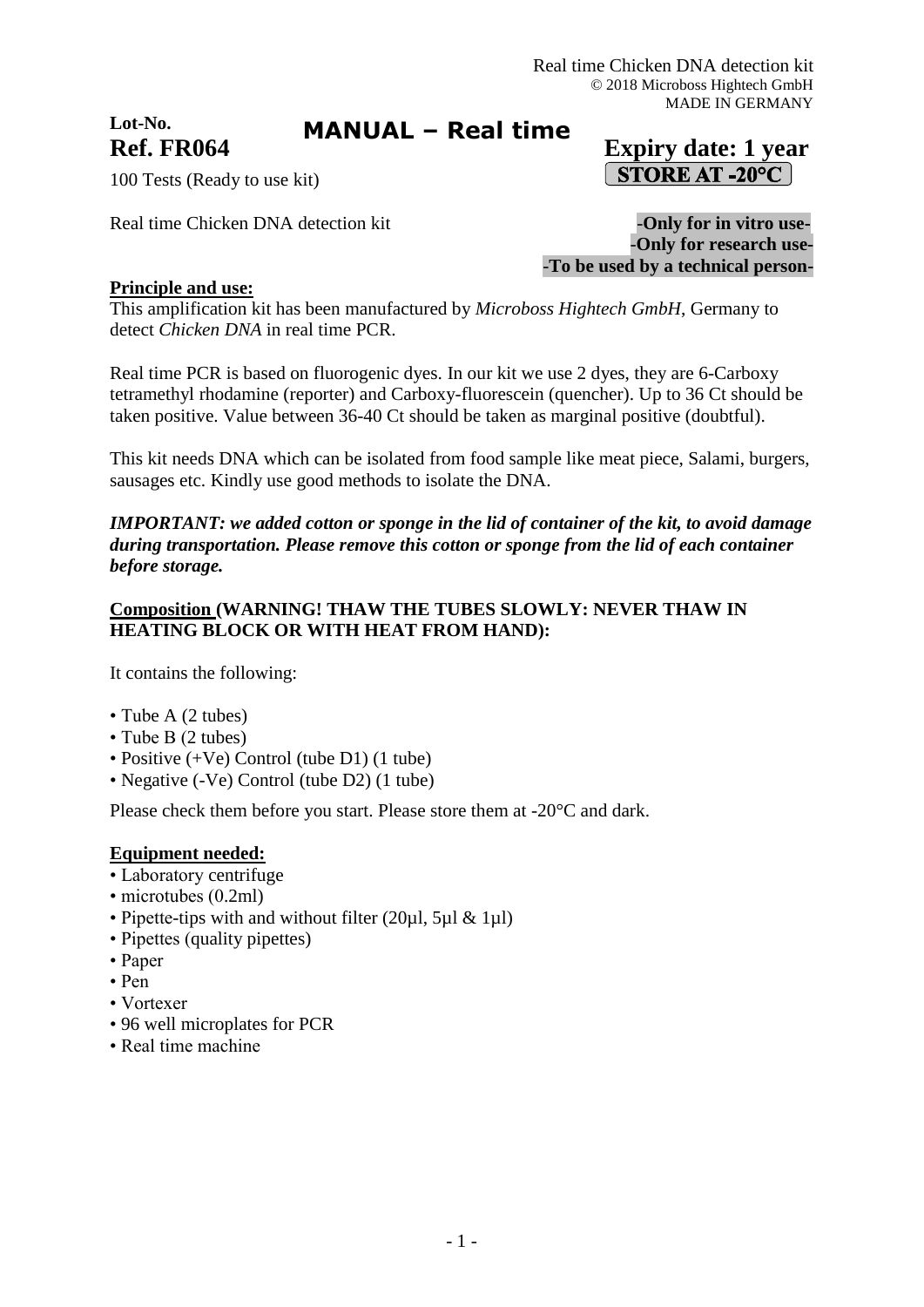## **Procedure:**

After your DNA isolation is completed. (Kindly use good quality isolation method). Please go to PCR step

## **STEP A**

1. Kindly thaw **one tube** of A, B, D1 and D2. After thawing, kindly put the tubes on 4°C (as it is better). Store at -20°C. Kindly keep tubes away from sunlight.

2. Mark your microtubes with a sample number and with +Ve Control and –Ve Control.



**TIP: you can mix 8µl of A + 10µl of B together in one tube (it will be a total volume of 180µl for 10 reactions: 80µl Tube A+ 100µl Tube B). From this one can take 18µl and distribute in each tube. In this way one can save the hardware and time.**

5. Add 2µl of your DNA template (DNA isolated from samples) with pipette tip with filter to each microtube according to your label except +Ve and –Ve (Avoid touching the wall). **Use everytime a new pipette tip** (for each sample)! Mix it.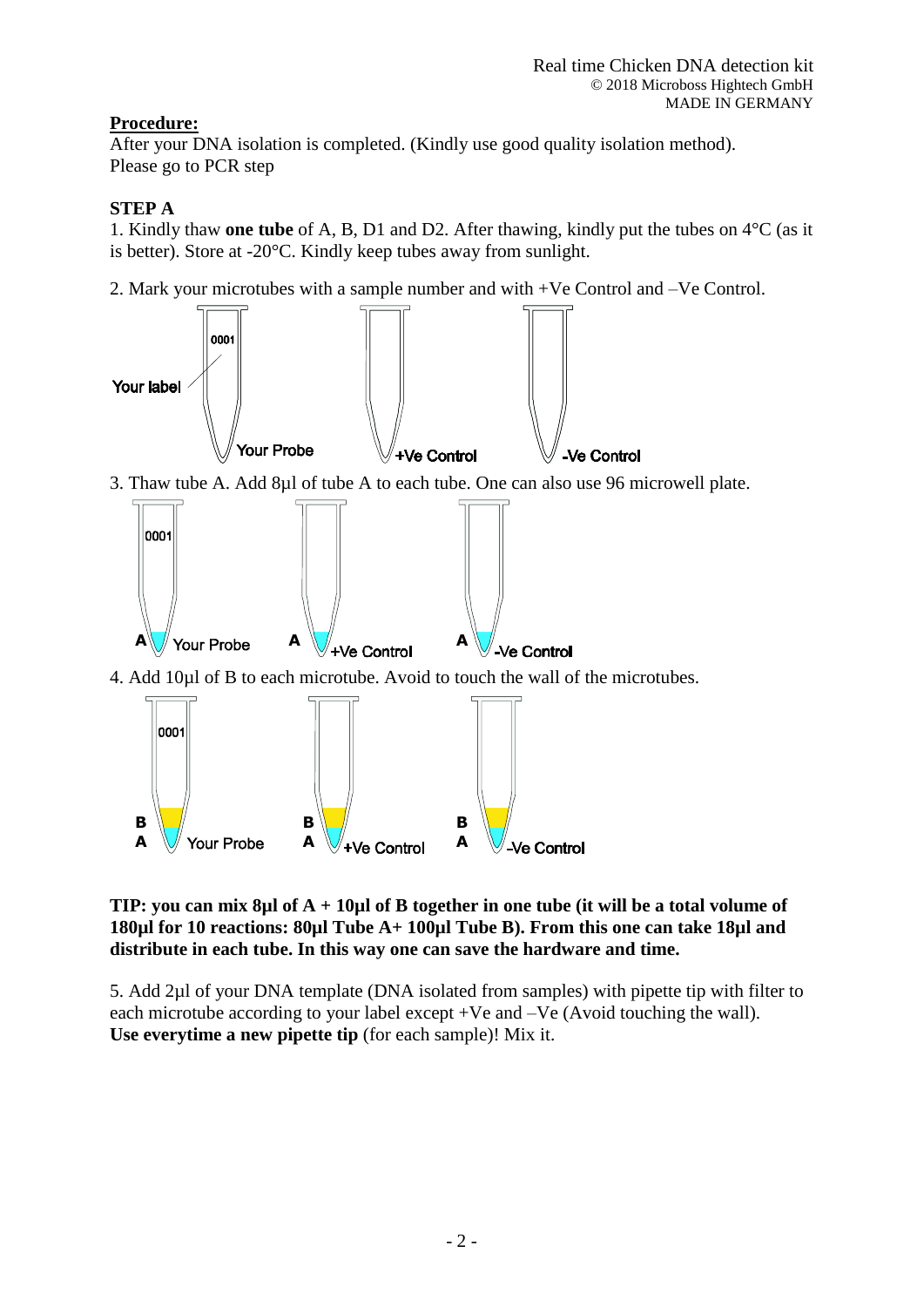

6. Use new pipette tip with filter. Add 2µl of +Ve (tube D1) to +Ve Control (avoid to touch the wall). Use a new pipette tip. Mix it.



7. Use a new pipette tip. Add 2µl of –Ve (D2) to –Ve Control (don't touch the wall). Mix it.



8. Centrifuge all tubes 20 sec. for 8000 rpm (this is not necessary but better).Run PCR now.

9. Run the program of your thermocycler as followings: Kindly check whether you have added everything correctly as the level of the volume of each tube must be almost the same.



**You must use quencher and reporter dye to setup your software (see FAQ) and run the following program:**